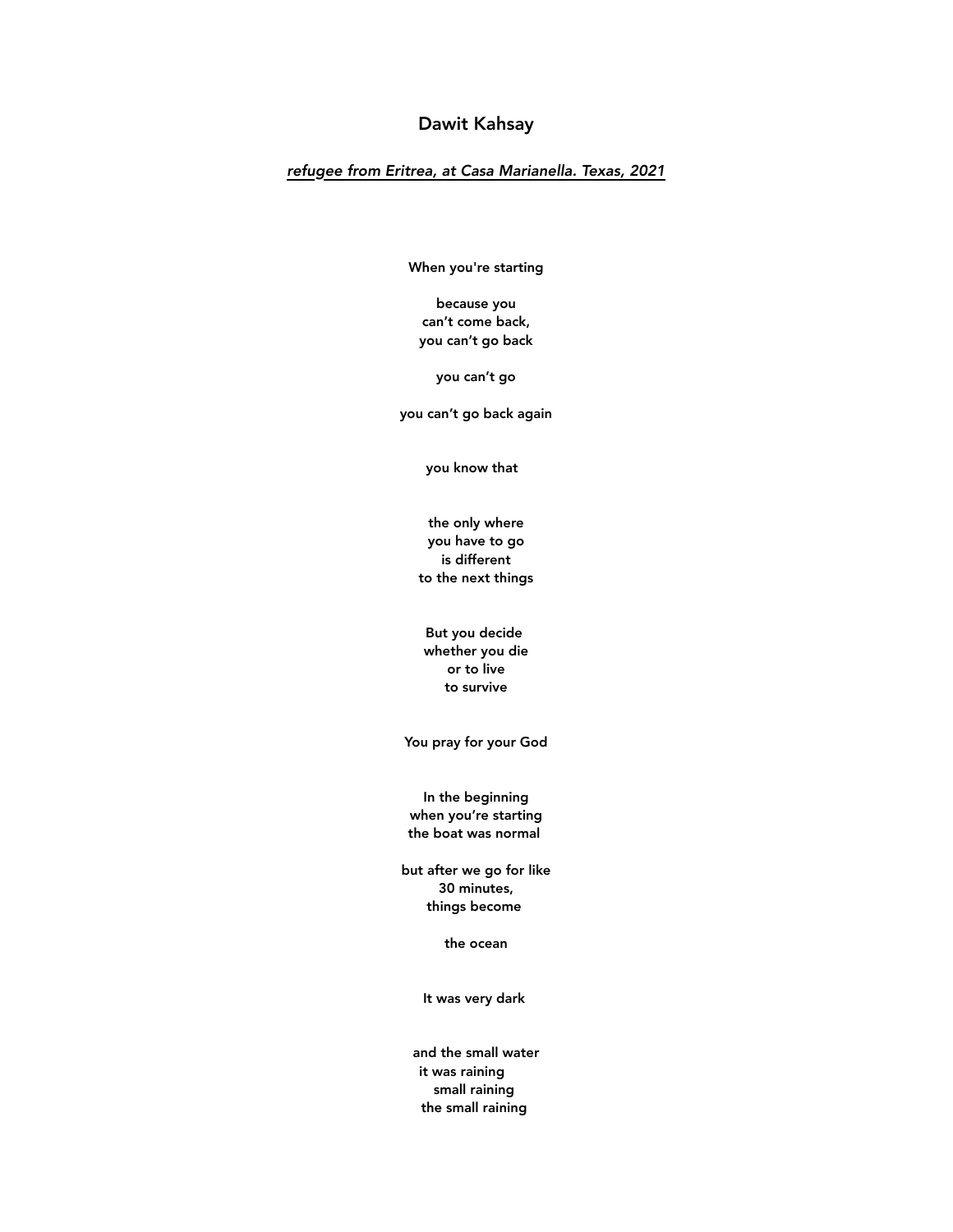I didn't expect to survive that night

because the boat you can see is very beat by the water, through the wood it can beat you there, stick in your bones

There was crying

So you call for your God

There was crying yes

Two people I saw them, they fell

You will never come back again

No one can listen to you

because you are very far from shore

very far now

# So we know when you cry, whenever you do you don't have any ocean

you just only have to pray

You never see that tomorrow to be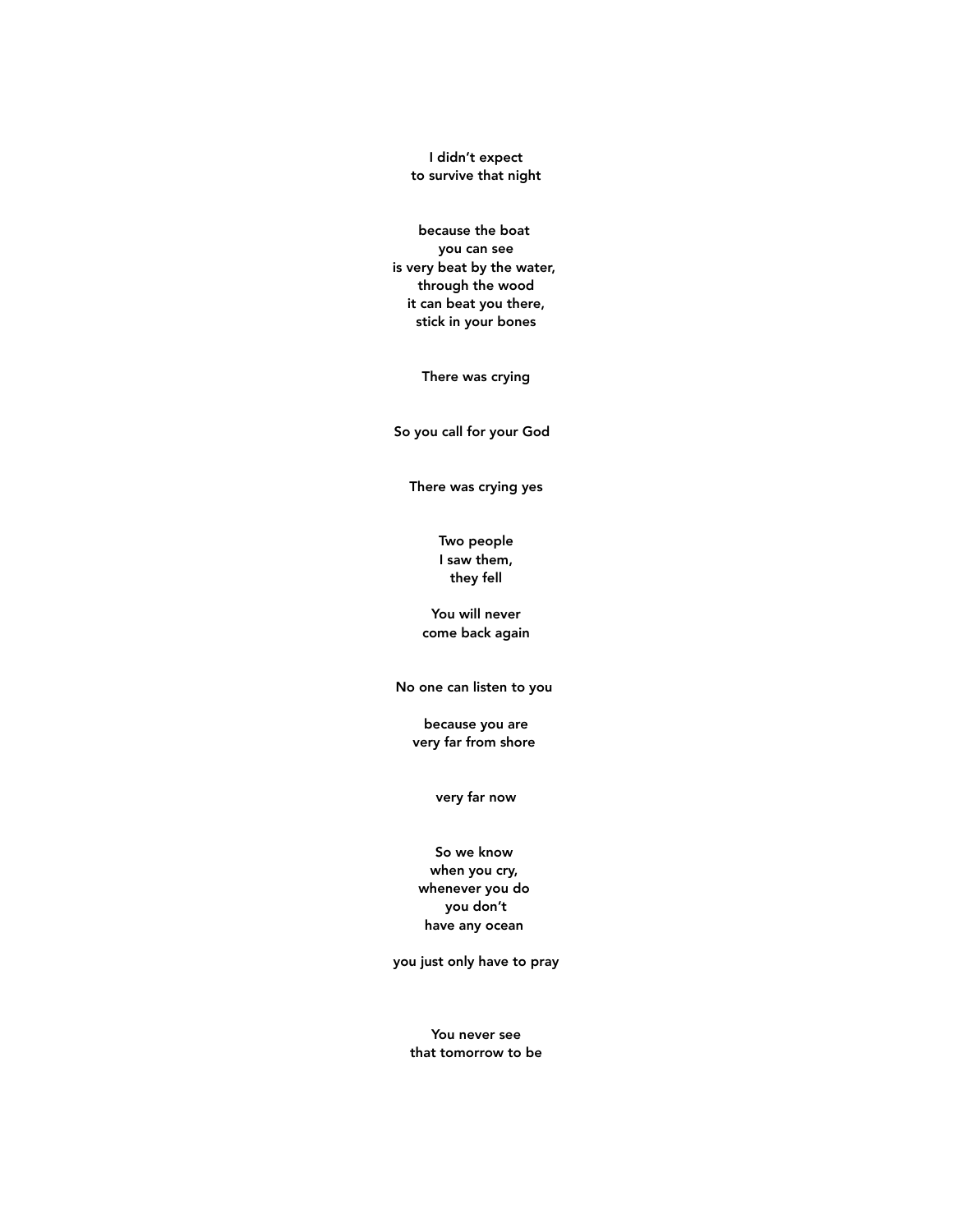#### The sun comes

#### You see the morning shine

You never expected that

#### But

I think he creates God when he creates he has a reason for everyone

So he is the one, he knows the time when you come he picks up you

So it's very hard to explain

it's very hard to explain

We arrive like before midnight eleven o'clock something like that

by the woods

In the forest there are no people

There's nothing

We know that,

we heard that it was very hard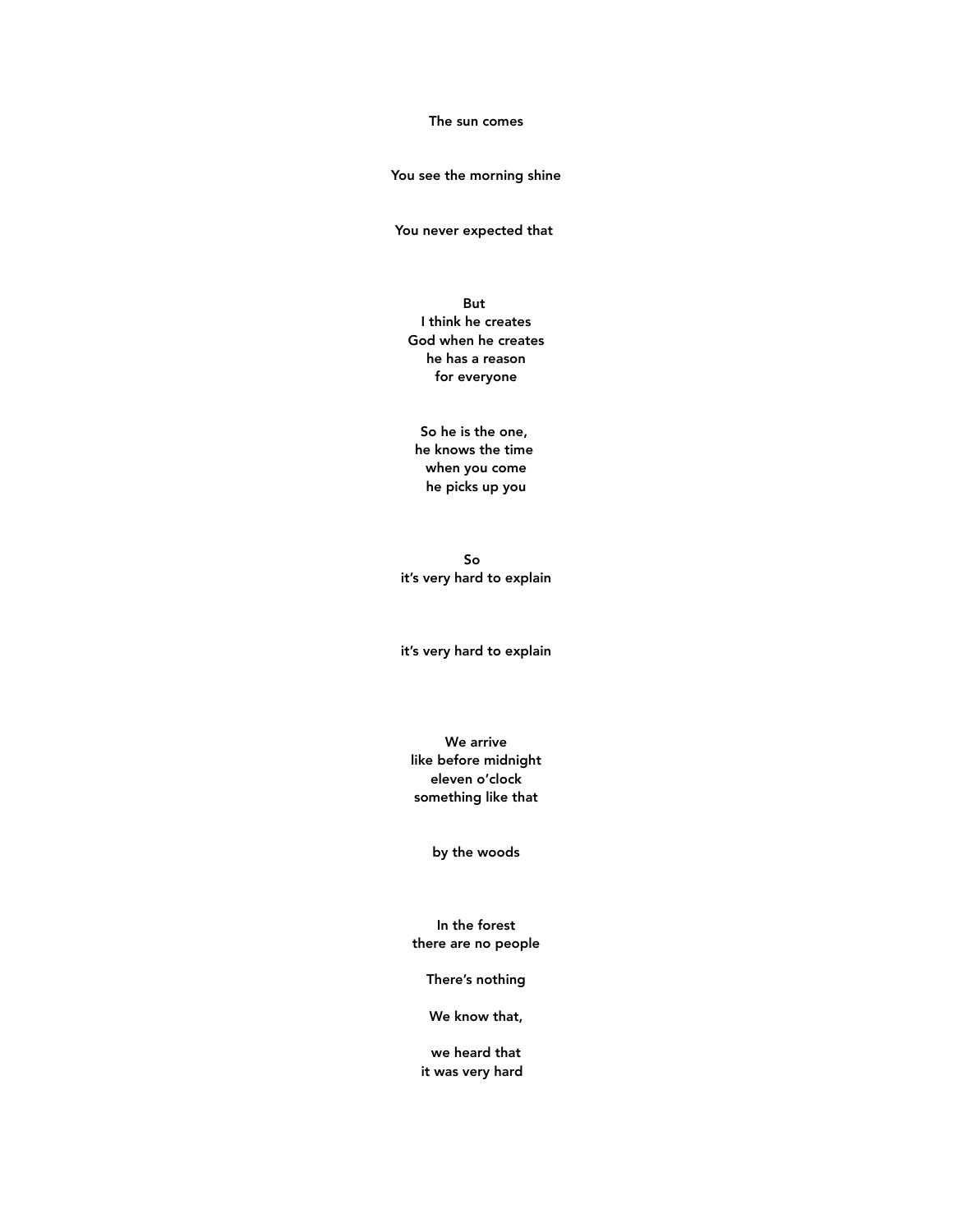We pass through those countries Brazil Bolivia Peru Ecuador

From Panama you have to walk the jungle

So, the smugglers they make the troop from different countries like Iran, Pakistan, Africa, Haiti

You don't know them, you just meet them they bring them from different places

They steal our phone Your phone-- you can't have a phone they steal your phone

You only have... you keep the number as something in you

You give the smugglers only the number and they call your family to pay

They send a message And they call this guy who talks to them

You just finish with them-

once you pay they don't talk to you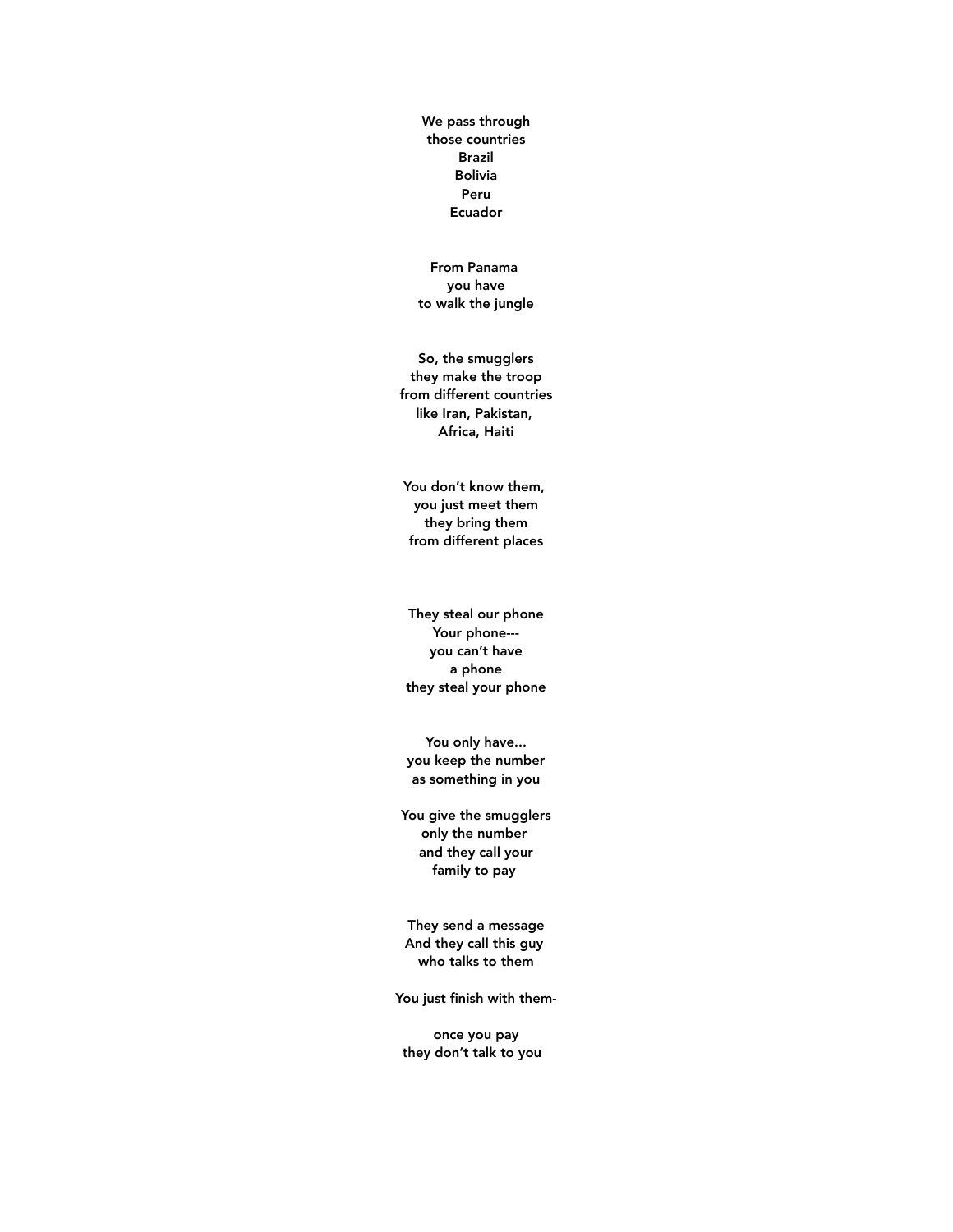#### You pay them what they ask you

### Sometimes you pay money and the smugglers say "no, you didn't pay" It can happen like that too

You have to pay them what they ask you

Sometimes if they don't pay sometimes for the women they rape them

Even they can kill you

The smuggler is a mafia inside the jungle, inside the territory

> and you have to pay them fifty, a hundred bucks each it depends on that smuggler

So, if you lost the boat you will never survive, they will die

Because you lost your food, you sink the food and you die there alot of people that die that is why

The smugglers charge at different stops in all the territories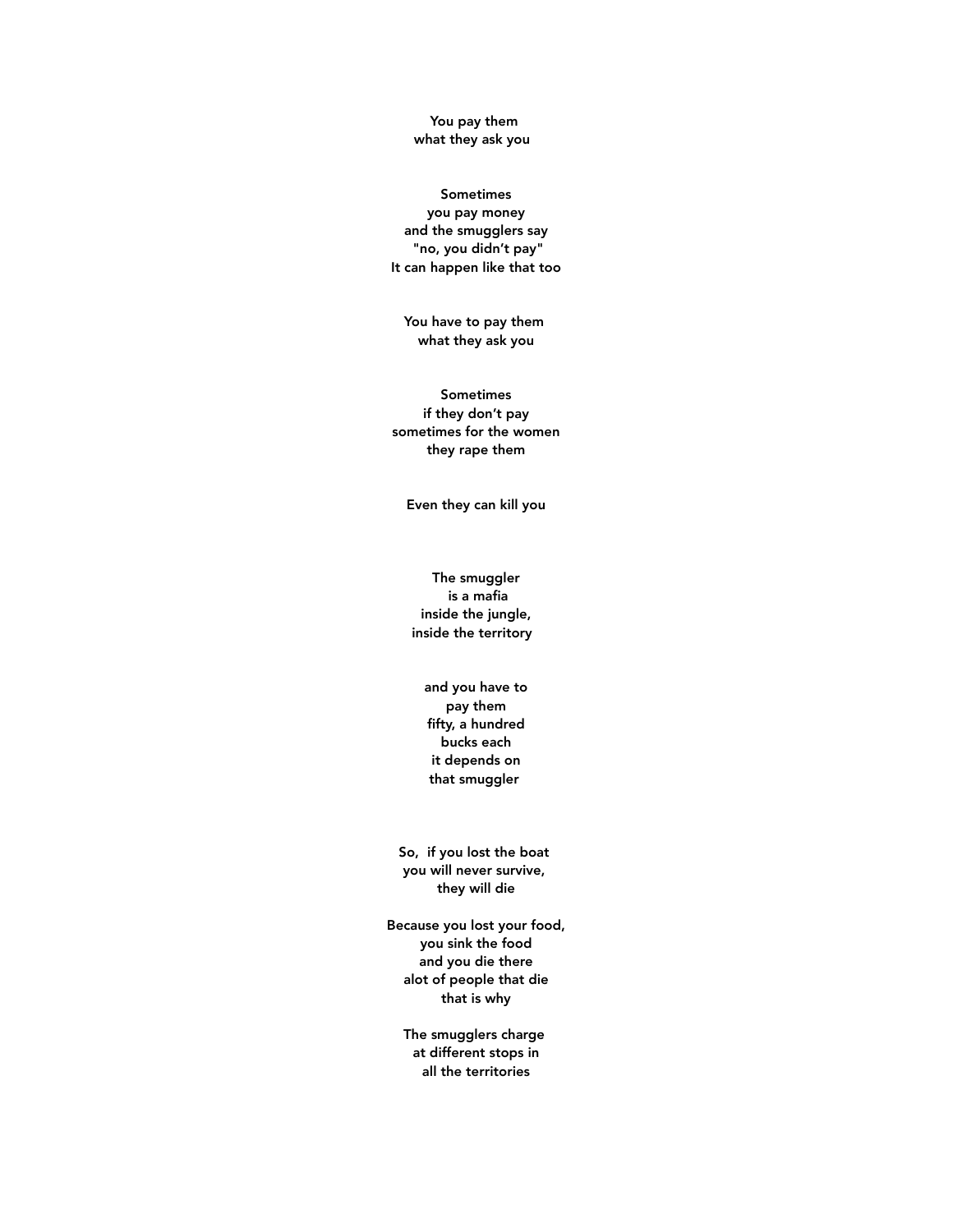There are three or four different groups above the smuggler you pay that one

You lost your food and you die there

So you need a smuggler to show you find the right way

But we make it with twenty-something people

> After five days we arrive there at a Military Base

For some two days you stay there

People send you to the next camp immigration process

> You go by boat for hours

small boat by the woods

And after you arrive in Panama you follow the process

They call it camp but there's no camp You have to sleep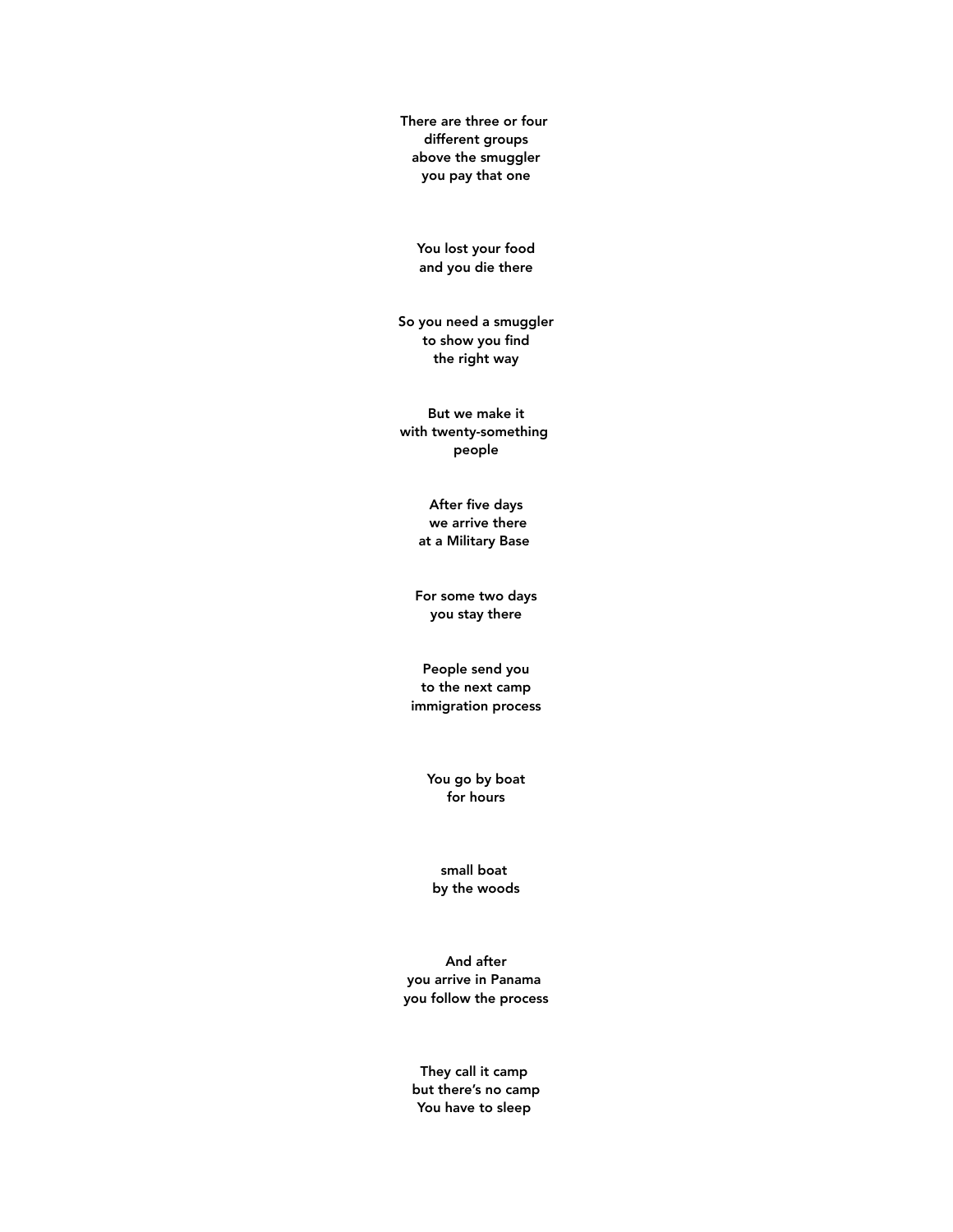on the ground outside someone's house

Then they send you to the next

again

camp

the third one

The third one is a good one

It was better than the rest the ones before

There's a house while the military base was old

So you have something you can eat

> you can make a little life

you are starting your hope now

You see some different things

there is laughing

starting, feeling things to see

because they are very kind

I don't know how to explain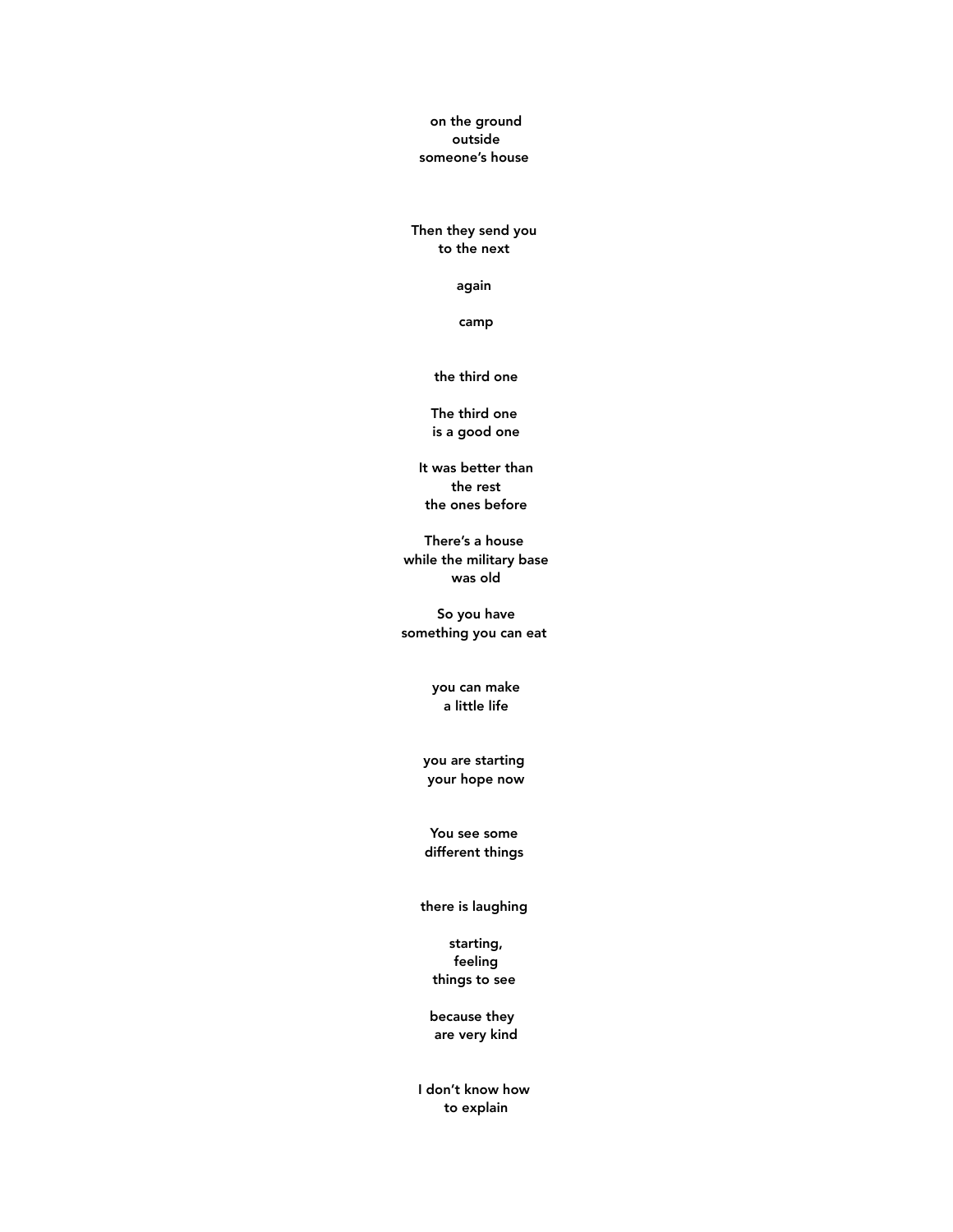how powerful kindness is

Even after you get your paper, get to eat, get cared for they give you information

it was good

but the rest of the countries they don't give a shit

From the second one on that side- you hate yourself

But the last one from immigration, that one was nice

Then you go to Costa Rica

In Costa Rica they are nice too They help you

Within a day they give you your paper and you have one month to leave the country

So there is something you have you are starting to be

In Costa Rica they are very beautiful guys They are nice people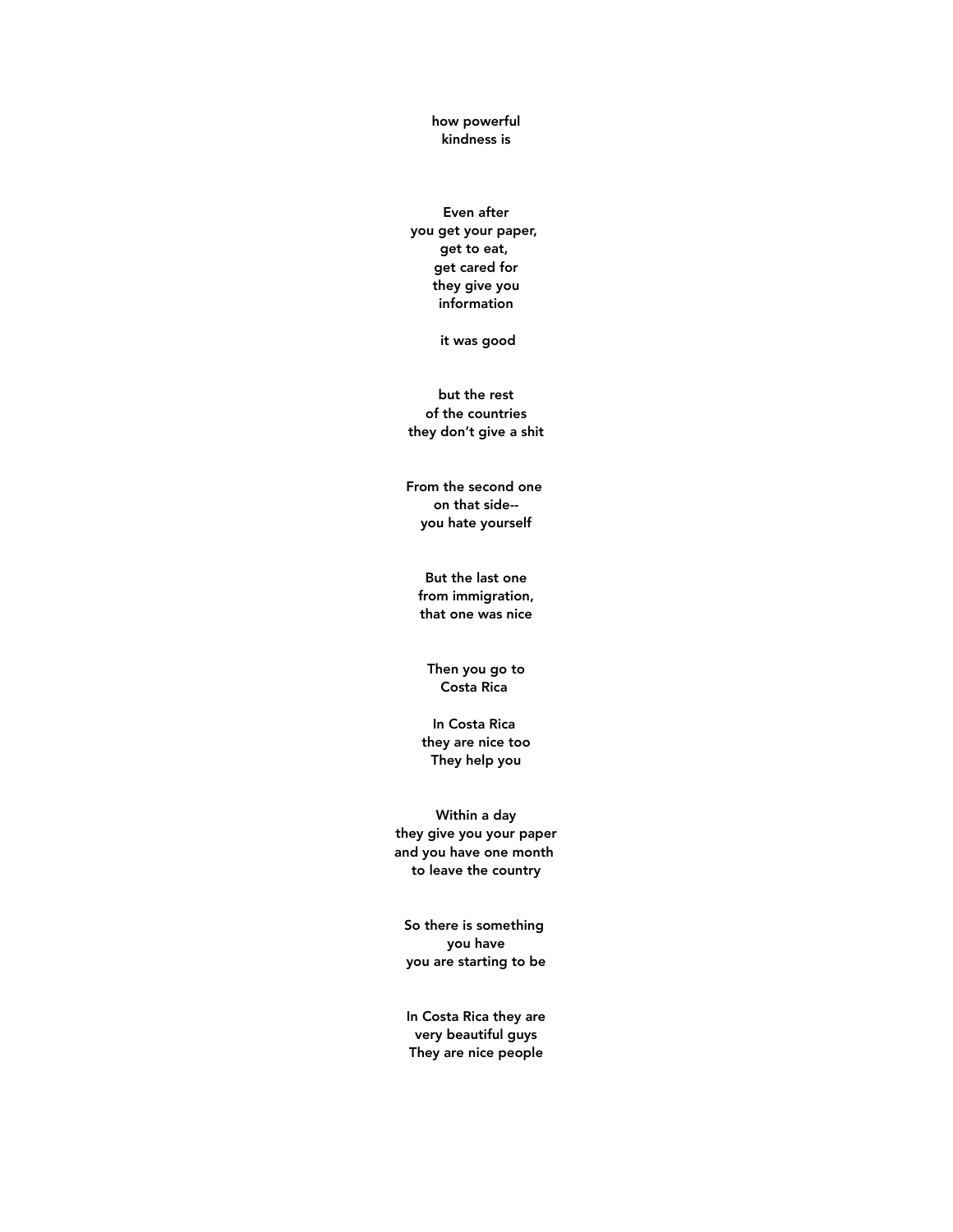#### And you are starting

#### to feel the road

beginning for you

Then you go to Nicaragua.

In Nicaragua, you go through the same things and different things

The time I came you have to pay one hundred fifty to immigration to let you go

You don't give any paper but they let you go by bus

> Which means you have to pay two hundred dollar; forty for the bus, one hundred fifty for the immigration then they let you go in Nicaragua

> > From Nicaragua to Honduras is a difference

The mafia--the smugglers- are waiting for you at the border between Nicaragua and Honduras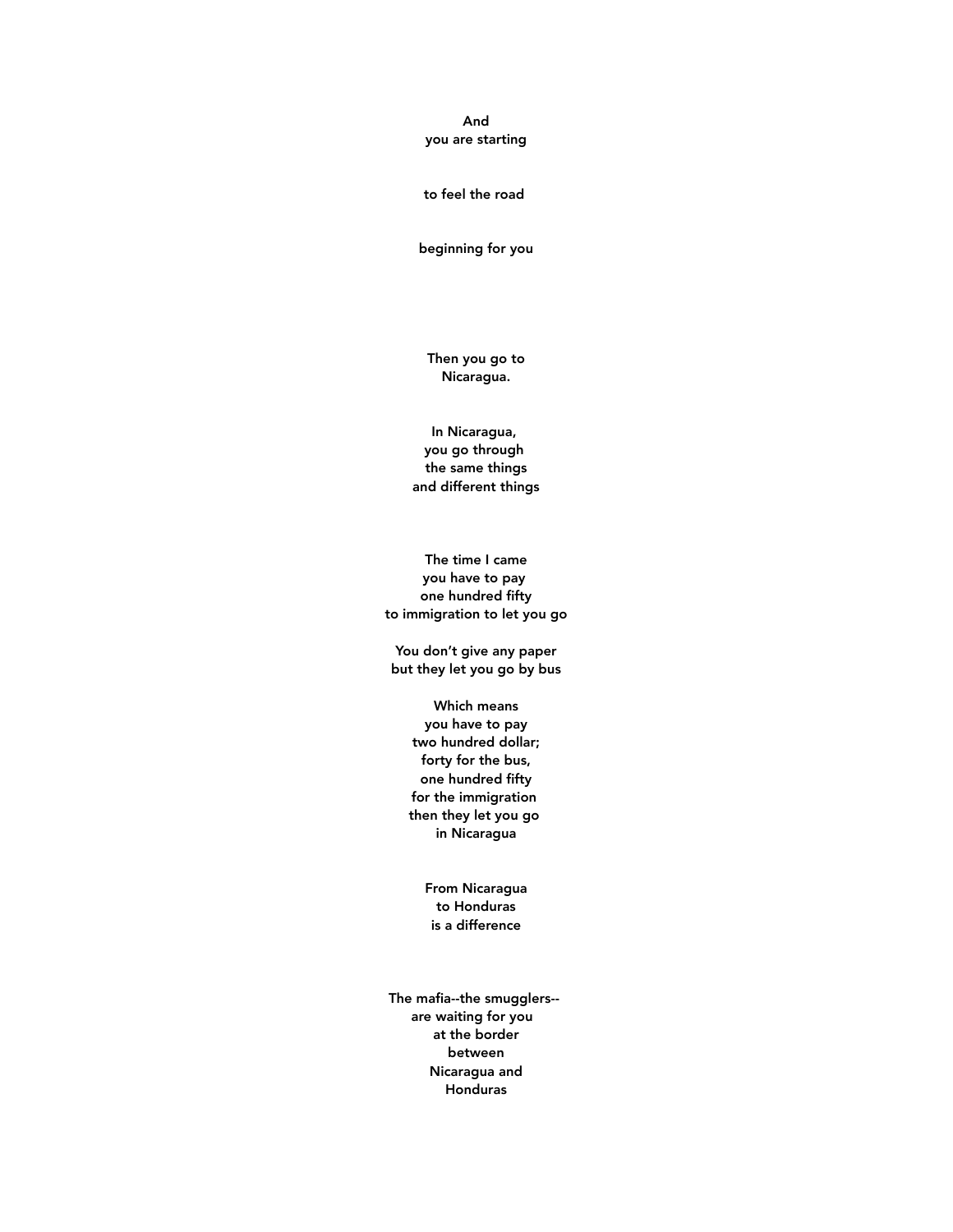It's normal: the Immigration, all the people they all know They want money

The bus should arrive but there's no bus no other bus to go there This is the only bus, the one that arrives at the border.

> So when you arrive the smugglers they call you: "I'll take you" "I'll take you to Honduras"

So you pay them twenty, fifty dollars, it depends on their price

> Then you are starting at midnight

You walk in the jungle for at least ten hours

Very difficult

It's very hard on the west side

It is not easy because if they catch you, the Honduras police, sometimes they shoot them

So you need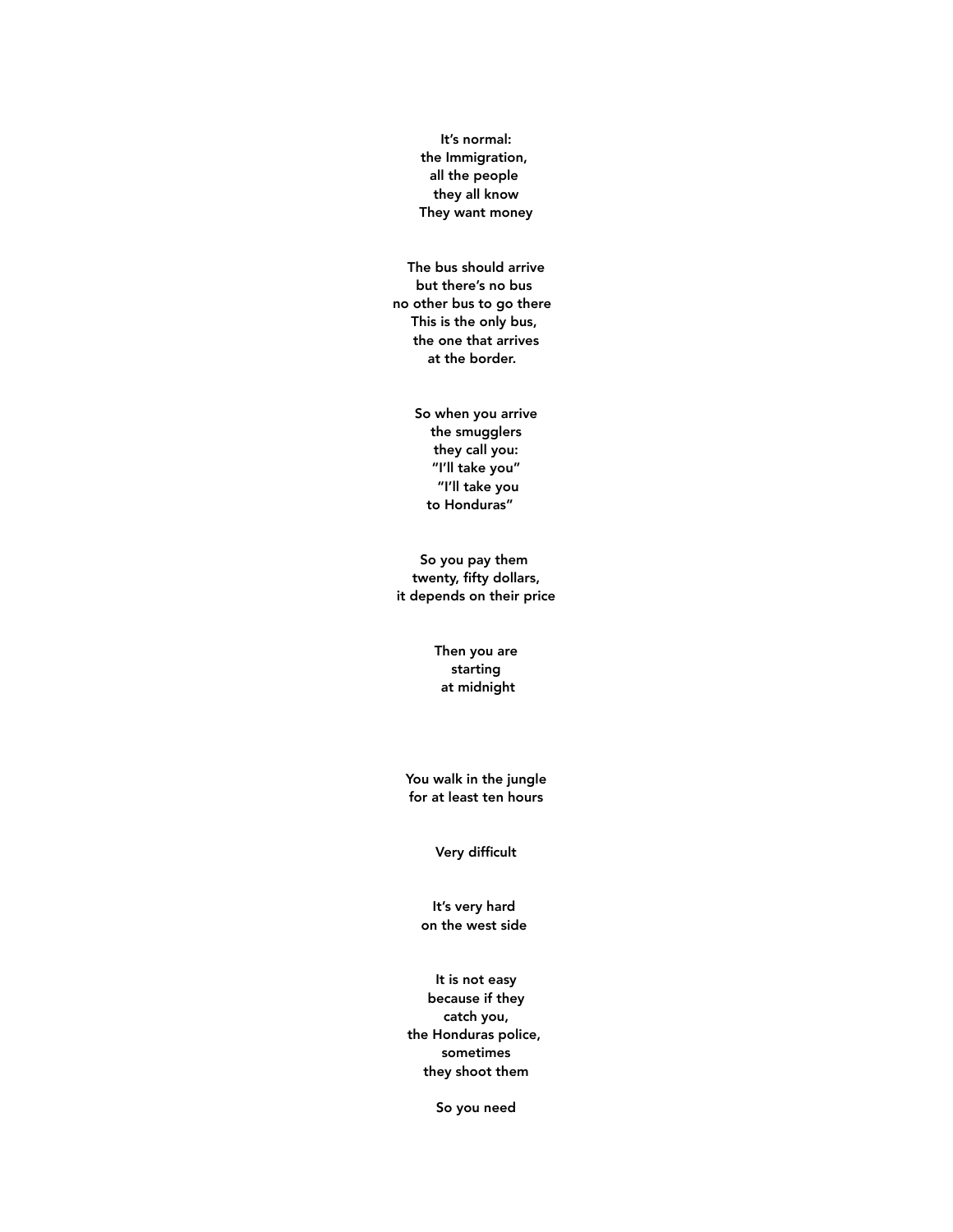to be careful.

If you run from the police, they will shoot you

They are very strange people, the police.

So you need to make it the right way, inside the country

If you arrive inside Honduras, no one flinch but before you arrive-- the area at the border-- it's very hard

Then you go to the immigration site downtown You go to immigration and you register your name

> You stay three days, four days in the hotel you eat something, you rest

> You're starting now,

you feel things come to be.

You know your hoping starting

better than before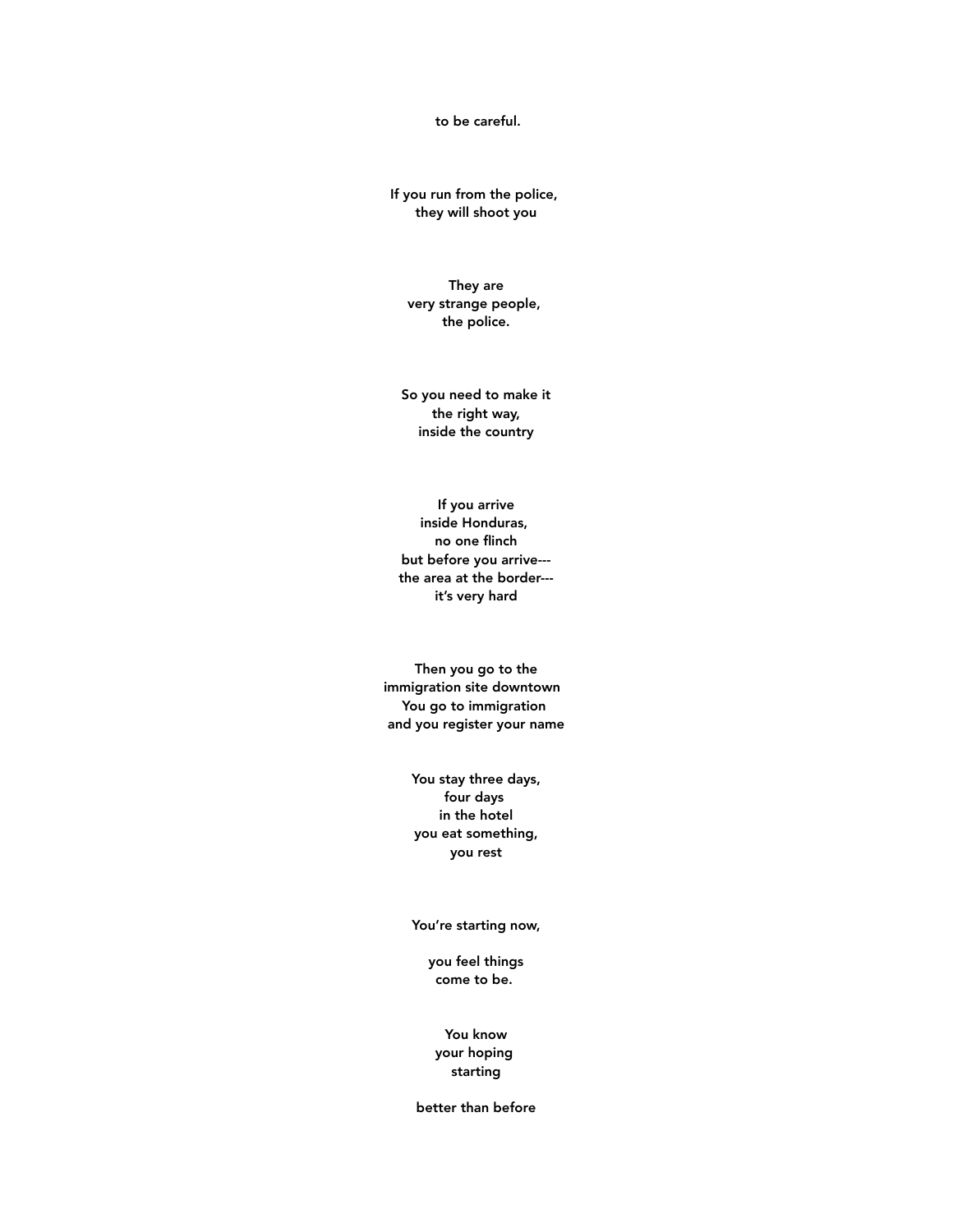So when you come to Guatemala, the same thing:

You pay smugglers the money they ask you

> They take you inside the car ,different cars, two or three cars

You arrive in Mexico

When you arrive in Mexico, there's a river near Guatemala

> That one you pay like twenty-ten dollars to the smuggler and they cross you

After you cross, you arrive in Tapachula the city-state they call Tapachula, yes

Then in Tapachula, the time I arrive it was Covid, the Coronavirus

> So, there's no boat

> > there's no anywhere

there's no immigration

So there's no option unless you stay there in Tapachula you have no option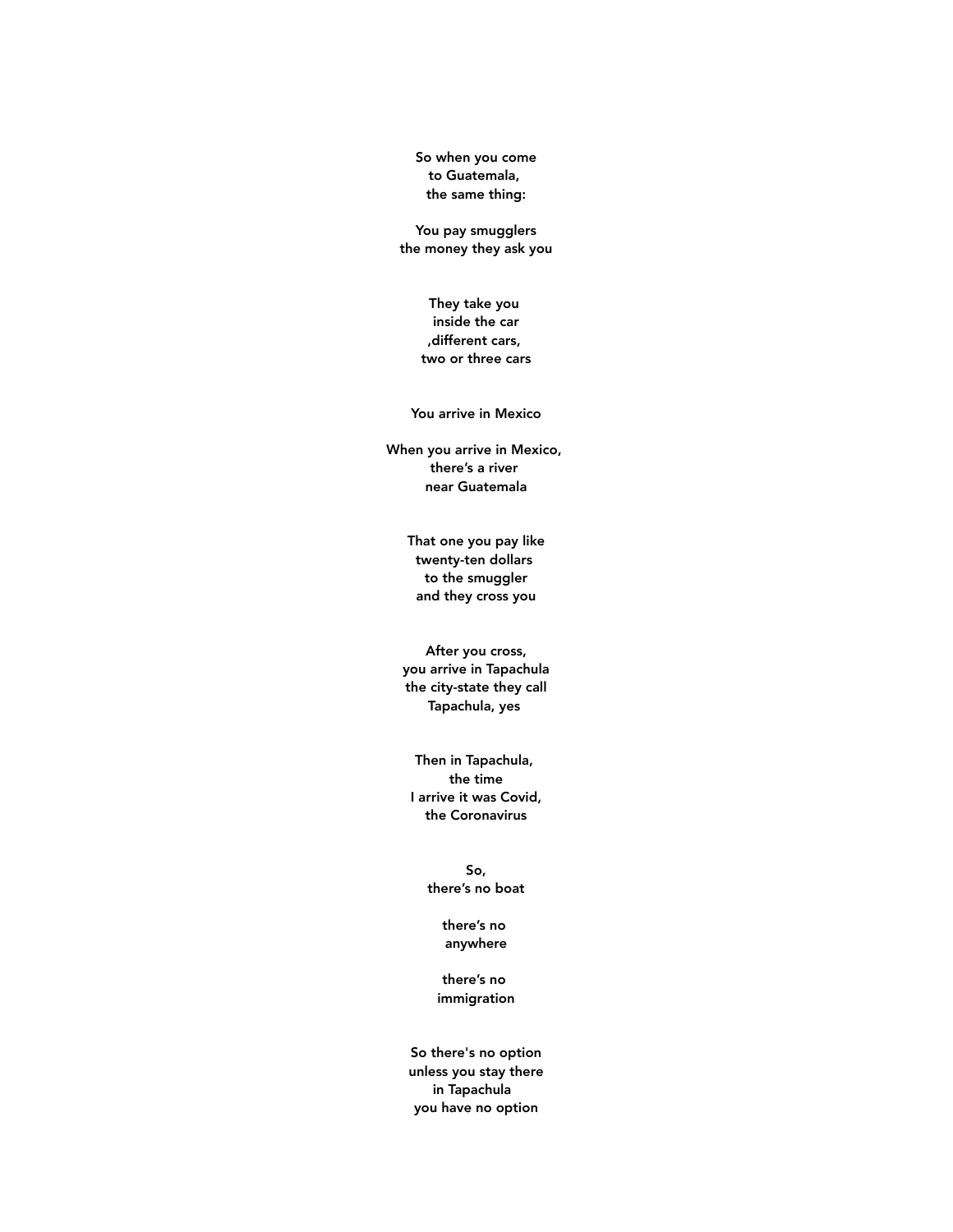If you stay there the cost is high, everything is high

So you pay for the smuggler

who take you by midnight ocean

At ten o'clock at the night starting,

ocean to ocean

by small boat

They don't tell you any information when you go with the boat

They tell you: "oh, like three hours, three or four hours" they will tell you

But from ten o'clock in the night p.m. you arrive ten in the morning a.m.

So

it is very hard to explain

sometimes you hate yourself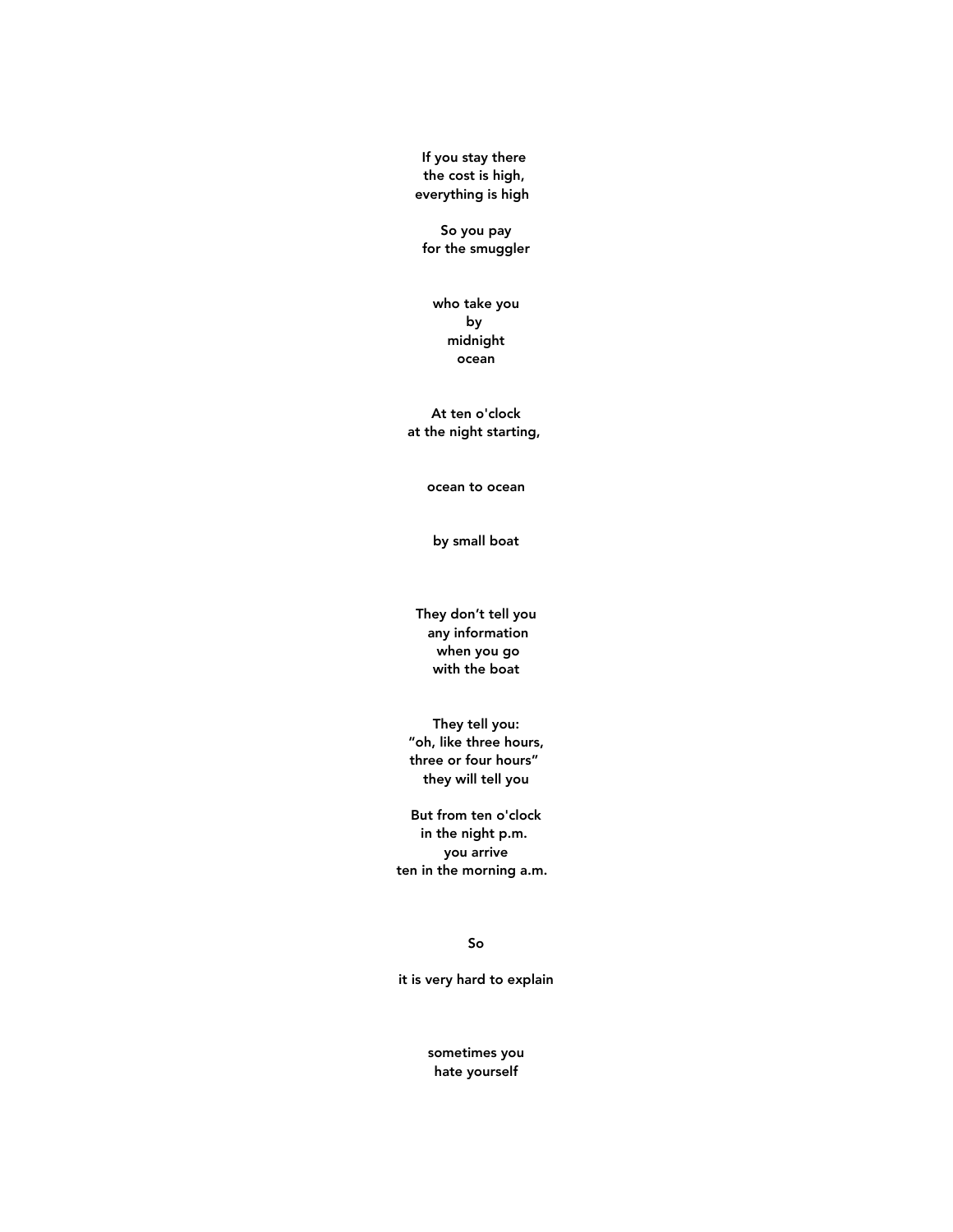sometimes you hate yourself you were born with this wallet

> Things come for you shine

> > but things still are difficult

There's no option to go back

The only thing left is hope and it is small

> cause already Mexico is here

so you are very small

but there's no way to go back

You go the way they give you they offer you when you pay them

But with a guide you survive

There were twelve people with me Some Malawians and some girls from Eritrea and from Pakistan, Bangladesh too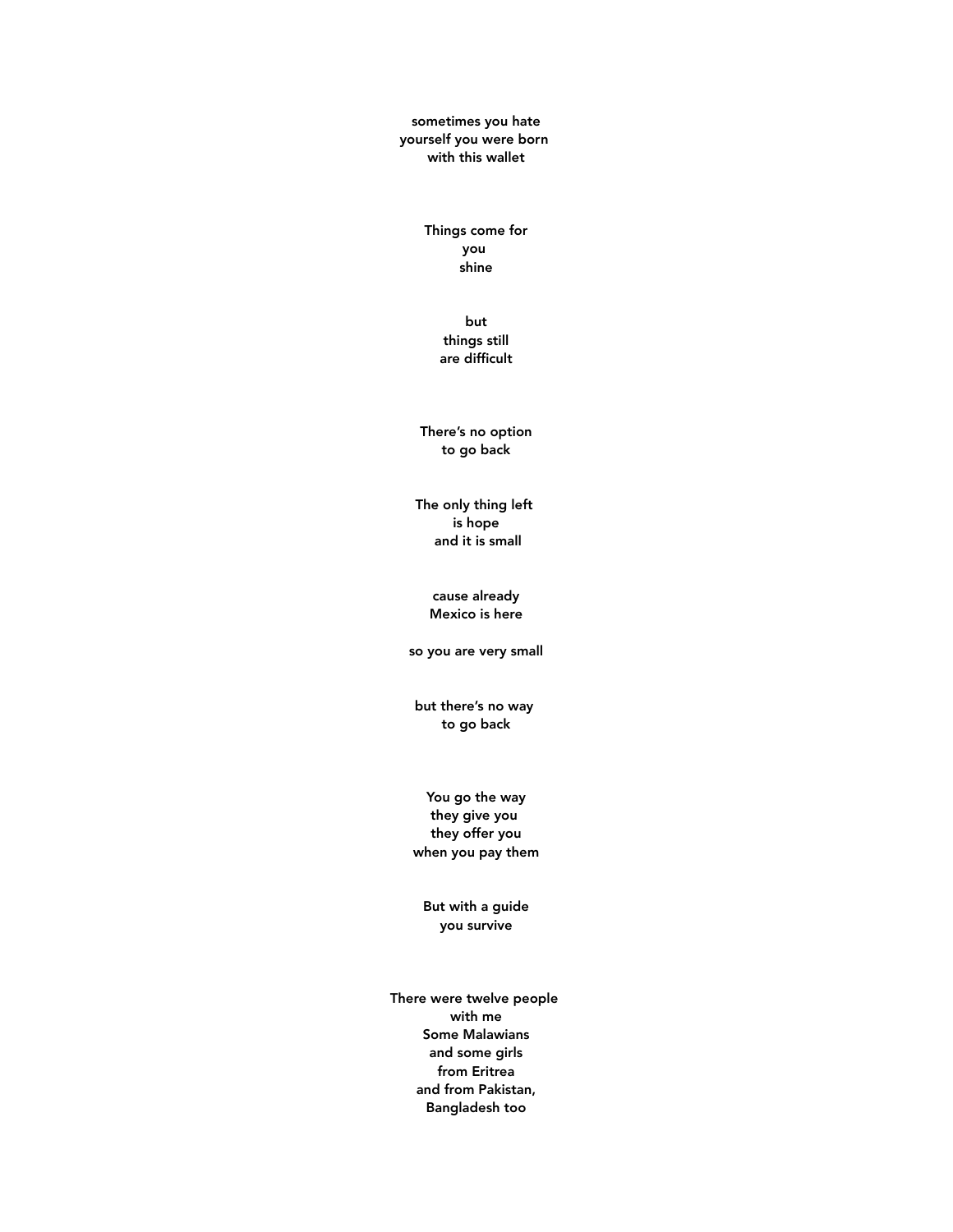and we arrive in the morning, in some city Colima Colima.. something.. they call Colima next to Mexico City

Then they took us by car to Mexico City

After Mexico City, they took us to Nuevo Laredo at the border by the bus

When we arrive in Nuevo Laredo we pay them the complete- all the money they ask us

I stay in Mexico for seven months because of Covid I was waiting

the immigration clause

Then I crossed the river

Then we are detained for four months and twenty days

I was detained in ICE process center

Detention was ok for me but only for me

only for me

because I didn't mind anything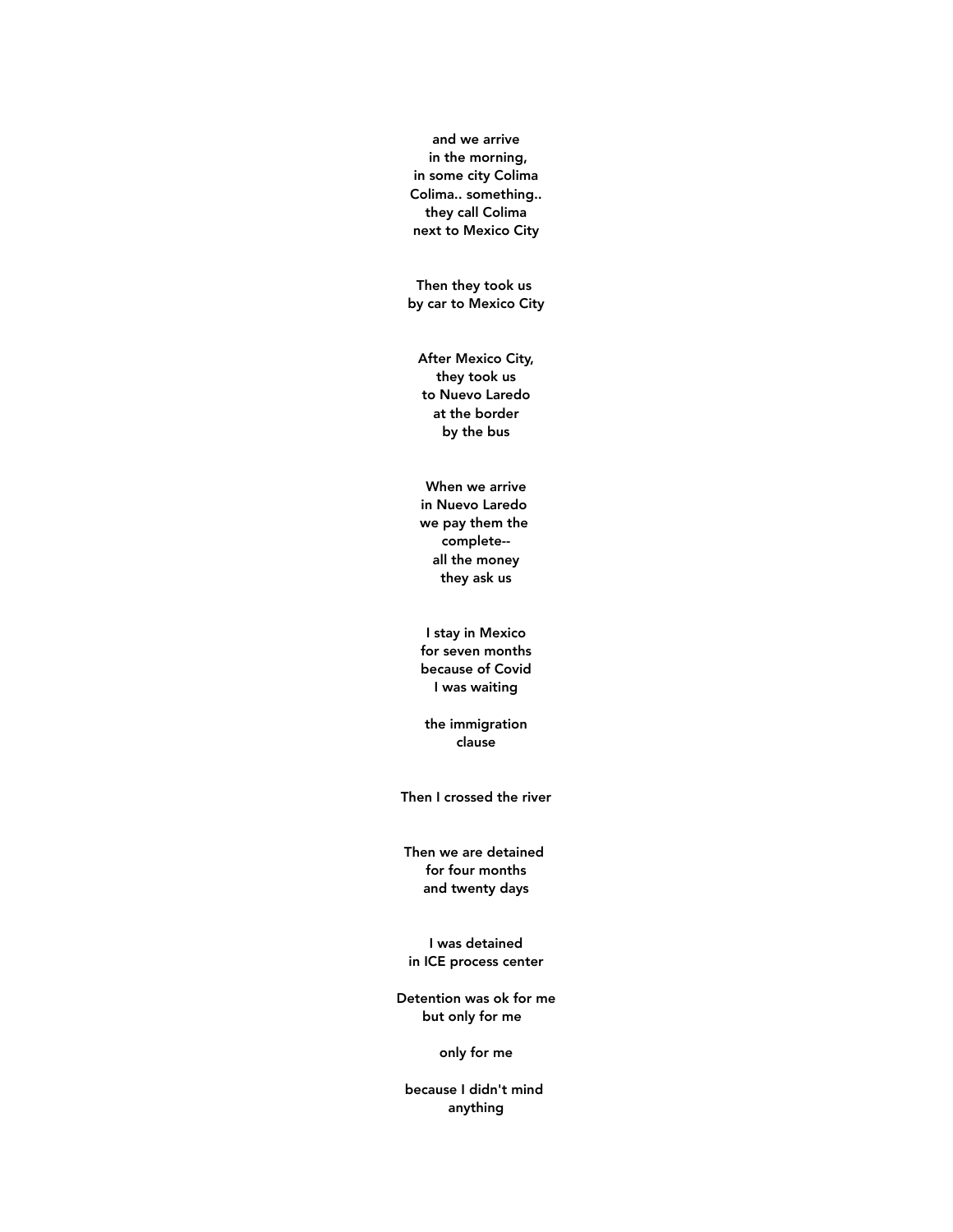because when I crossed the last river I said, when I taste the air,

when I crossed the river I said

if I die today it is ok

because you feel it all

you feel life you feel God

You have insight.

Really's really.

True is true

You see it,

you feel it.

There are so many things to believe

And when you see people that are kind

this is when you know it was difficult

you feel all of it

You accept it.

In Austin now you are starting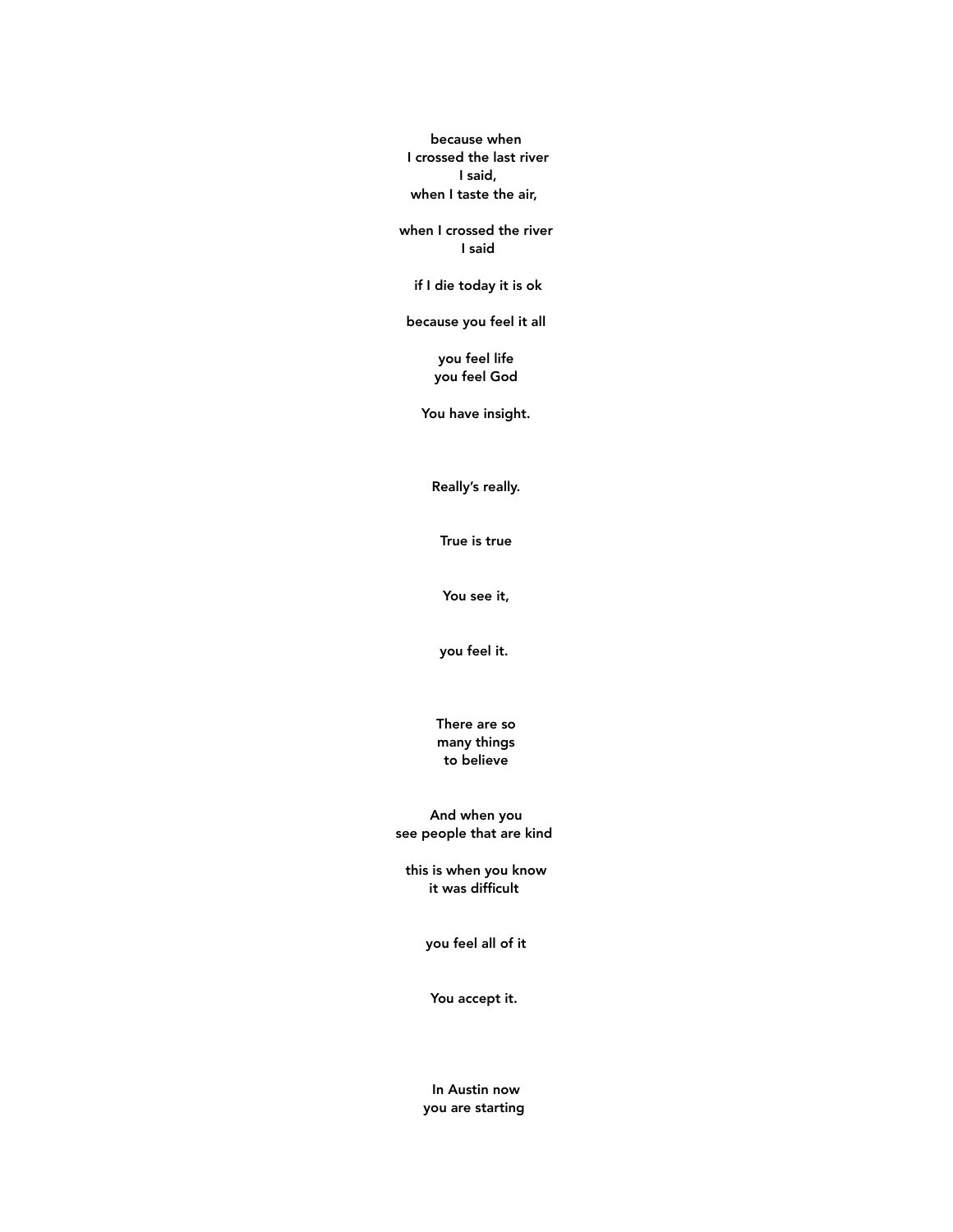to get your mercy your justice. You have the right to talk to ask anything

Before you act play like a small dog, an animal They give you food They show you the things, the road, the paper

> Everything belongs to them

You ask but they never. But here, is everything.

## More than me, my sister she's happy Every day she was crying for me, my sister

But today I see she is happy She never lived for herself since I left my home country

But she's starting her own life now that I'm ok

I say thank God I'm here

I want to make sure to help people People who have problems like me suffer so many losses